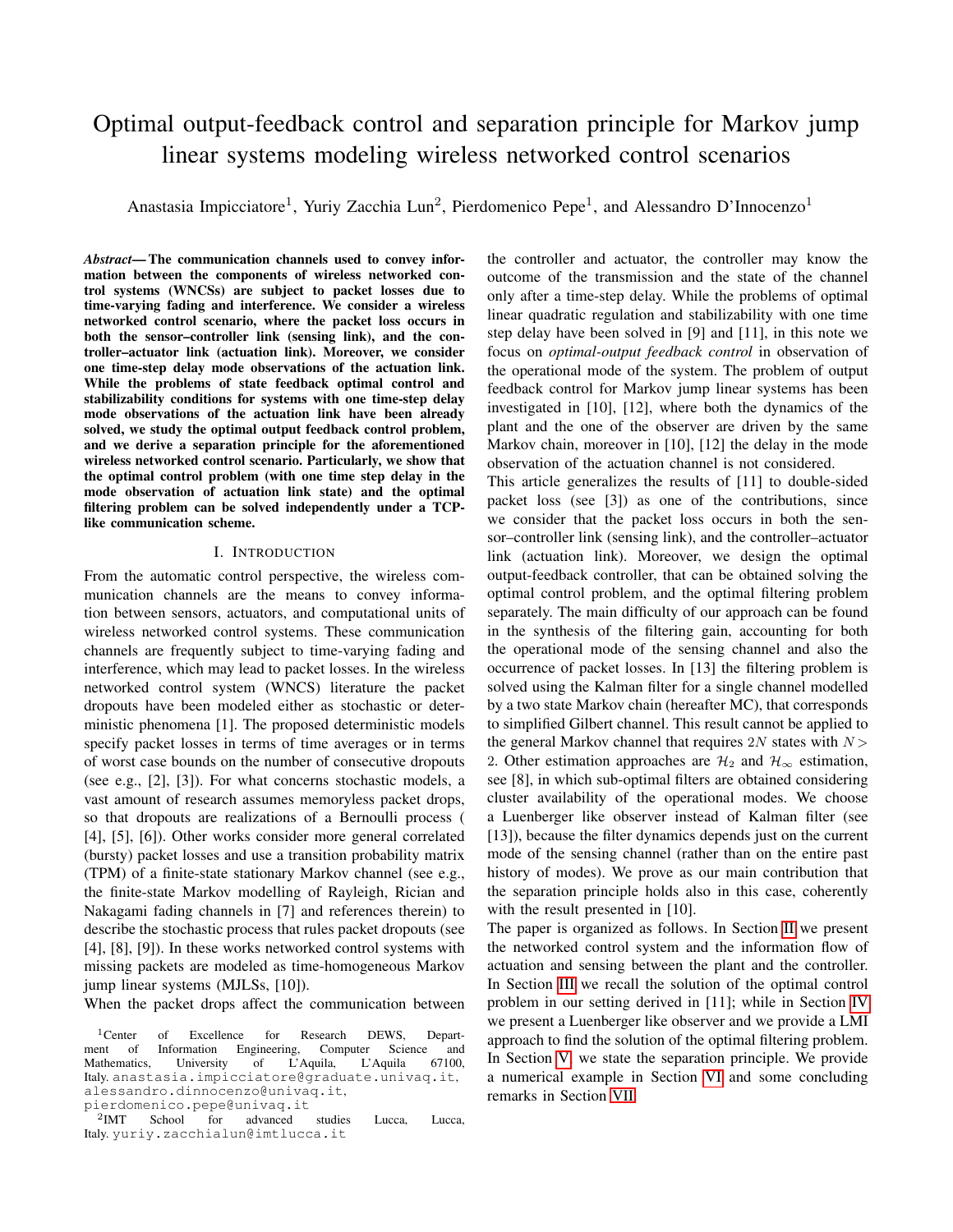## *A. Notation and preliminaries*

In the following,  $\mathbb{N}_0$  denotes the set of non-negative integers, while  $F$  indicates the set of either real or complex numbers. The absolute value of a number is denoted by  $|\cdot|$ . We recall that every finite-dimensional normed space over  $\mathbb F$  is a Banach space [14], and denote the Banach space of all bounded linear operators of Banach space  $X$  into Banach space  $Y$ , by  $\mathbb{B}(\mathbb{X}, \mathbb{Y})$ . We set  $\mathbb{B}(\mathbb{X}, \mathbb{X}) \triangleq \mathbb{B}(\mathbb{X})$ . The identity matrix of size n is indicated by  $\mathbb{I}_n$ . The operation of transposition is denoted by apostrophe, the complex conjugation by overbar, while the conjugate transposition is indicated by superscript \*.  $\mathbb{F}_*^{n \times n}$ and  $\mathbb{F}_+^{n \times n}$  denote the sets of Hermitian and positive semidefinite matrices, respectively. Let us define, for any positive integer  $C$ , and for any positive integer  $n$ , the following sets:

$$
\mathbb{H}^{\mathbf{C}n,*} \triangleq \{ \mathbf{K} = [\mathbf{K}_m]_{m=1}^{\mathbf{C}}; \mathbf{K}_m \in \mathbb{F}_*^{n \times n} \},
$$
  

$$
\mathbb{H}^{\mathbf{C}n,+} \triangleq \{ \mathbf{K} \in \mathbb{H}^{\mathbf{C}n,*}; \mathbf{K}_m \in \mathbb{F}_+^{n \times n}, m = 1, \dots, \mathbf{C} \}.
$$

We denote by  $\rho(\cdot)$  the spectral radius of a square matrix (or a bounded linear operator), i.e., the largest absolute value of its eigenvalues, and by  $\|\cdot\|$  either any vector norm or any matrix norm. Since for finite-dimensional linear spaces all norms are equivalent [15, Theorem 4.27] from a topological viewpoint, as vector norms we use variants of vector  $p$ -norms. For what concerns the matrix norms, we use  $\ell_1$  and  $\ell_2$  norms [16, p. 341], that treat  $n_r \times n_c$  matrices as vectors of size  $n_r n_c$ , and use one of the related p-norms. The definition of  $\ell_1$  and  $\ell_2$ norms is based on the operation of vectorization of a matrix,  $vec(\cdot)$ , which is further used in the definition of the operator  $\hat{\varphi}(\cdot)$ , to be applied to any block matrix, e.g.,  $\Phi = \left[\Phi_m\right]_{m=1}^{\mathbf{I}}$ .

$$
\hat{\varphi}(\boldsymbol{\Phi}) \!\triangleq\! [\operatorname{vec}(\boldsymbol{\Phi}_1),\ldots,\operatorname{vec}(\boldsymbol{\Phi}_I)]'.
$$

The linear operator  $\hat{\varphi}(\cdot)$  is a uniform homeomorphisms, its inverse operator  $\hat{\varphi}^{-1}(\cdot)$  is uniformly continuous [17], and any bounded linear operator in  $\mathbb{B}(\mathbb{F}^{Nn_r \times n_c})$  can be represented in  $\mathbb{B}(\mathbb{F}^{Nn_r n_c})$  trough  $\hat{\varphi}(\cdot)$ . We denote by  $\otimes$ the Kronecker product defined in the usual way, see e.g., [18], and by  $\oplus$  the direct sum. Notably, the direct sum of a sequence of square matrices  $[\Phi_i]_{i=1}^N$  produces a block diagonal matrix, having its elements,  $\Phi_i$ , on the main diagonal blocks. Then,  $tr(\cdot)$  indicates the trace of a square matrix. For two Hermitian matrices of the same dimensions,  $\Phi_1$  and  $\Phi_2$ ,  $\Phi_1 \succeq \Phi_2$  (respectively  $\Phi_1 \succ \Phi_2$ ) means that  $\Phi_1 - \Phi_2$ is positive semi-definite (respectively positive definite). Finally,  $\mathbb{E}(\cdot)$  stands for the mathematical expectation of the underlying scalar valued random variable.

### <span id="page-1-0"></span>II. NETWORKED CONTROL SYSTEM MODEL

Let us consider a closed loop system where the information flow between controller and plant is sent over a (wireless) communication network under a TCP-like protocol. The plant is modeled through a linear stochastic system

<span id="page-1-1"></span>
$$
\mathcal{G}: \begin{cases} x_{k+1} = Ax_k + \nu_k Bu_k + Gw_k, \\ y_k^s = Lx_k + Hw_k, \ y_k^c = \gamma_k y_k^s, \\ z_k = Cx_k + \nu_k Du_k, \\ x_0 \in \mathbb{F}^{n_x}; \end{cases} (1)
$$

where  $x_k \in \mathbb{F}^{n_x}$  is the system state,  $u_k \in \mathbb{F}^{n_u}$  is the desired control input, computed by the controller and sent to the actuator. The system is affected by intermittent control inputs and observations due to the occurrence of packet losses on the actuation link, and on the sensing link, respectively. Two binary random variables,  $\nu_k$  and  $\gamma_k$ , depict these features in the model G. Particularly, the stochastic variable  $\nu_k$  models the occurrence of packet losses on the actuation link, while the stochastic variable  $\gamma_k$  models the occurrence of packet losses on the sensing link. The vector  $y_k^s \in \mathbb{F}^{n_y}$  contains the measurements that are sent from the sensor to the controller, while  $y_k^c \in \mathbb{F}^{n_y}$  is the vector received by the controller. If the packet containing  $y_k^s$  is correctly delivered, then  $y_k^c = y_k^s$ ; otherwise the controller does not receive the packet and we have  $y_k^c = 0$ . The vector  $z_k \in \mathbb{F}^{n_z}$  is the output of the system, that is used to define performance index of the optimal controller. The sequence  $\{w_k \in \mathbb{F}^{n_w}; k \in \mathbb{N}\}\$ is a white noise sequence, representing discrepancies between the model and the real process, due to unmodeled dynamics or disturbances and measurement noise. The noise  $w_k$  is assumed to be independent from the initial state  $x_0$  and from the stochastic variables  $\nu_k$  and  $\gamma_k$ , respectively. Specifically, we have  $\forall k, l \in \mathbb{N}, k \neq l$  that:

$$
\mathbb{E}[w_k] = 0, \quad \mathbb{E}[w_k w_k^*] = \mathbb{I}_{n_w}, \quad \mathbb{E}[w_k w_l^*] = 0. \tag{2}
$$

As in [10, Section 5.2], without loss of generality we assume that the system matrices are constant matrices of appropriate sizes, such that

$$
GG^* \succeq 0, GH^* = 0, HH^* \succ 0, C^*D = 0, D^*D \succ 0.
$$
 (3)

To describe the stochastic characteristics of variables  $\nu_k$  and  $\gamma_k$  we use the Markov channel model of the packet dropout process proposed in [19], where the transition probabilities between the communication channel's states and the associated probabilities of the packet loss are derived analytically by taking into account the geometry of the propagation environment, the degree of motion around the communicating nodes and the relevant physical phenomena involved. In this model the states of the communication channel are measured through the signal-to-noise-plus-interference ratio (SNIR), and each state is associated with a certain packet error probability (PEP). Formally, consider the stochastic basis  $(\Omega, \mathcal{F}, \{F_k\}_{k \in \mathbb{N}}, \mathbb{P})$ , where  $\Omega$  is the sample space,  $\mathcal{F}$ is the  $\sigma$ -algebra of (Borel) measurable events,  $\{\mathcal{F}_k\}_{k\in\mathbb{N}}$ is the related filtration and  $\mathbb P$  is the probability measure. The sensing and control channel states are the output of the discrete-time time-homogeneous Markov chains (MCs):  $\eta : \mathbb{N} \times \Omega \to \mathbb{S}_{\eta} \subseteq \mathbb{N}$  and  $\theta : \mathbb{N} \times \Omega \to \mathbb{S}_{\theta} \subseteq \mathbb{N}$ . Indeed,  $\{\eta_k\}_{k \in \mathbb{N}}$ and  $\{\theta_k\}_{k\in\mathbb{N}}$  take values in the finite sets  $\mathbb{S}_n = \{1, \ldots, I\}$ and  $\mathbb{S}_{\theta} = \{1, \dots, \mathbb{N}\}\$ and have time-invariant transition probability matrices (hereafter TPMs)  $P = [p_{ij}]_{i,j=1}^{N}$  and  $Q = [q_{mn}]_{m,n=1}^{\text{I}}$ , respectively. The entries of the TPMs P and Q are defined as:

$$
p_{ij} \triangleq \mathbb{P}\left(\theta_{k+1} = j | \theta_k = i\right), \ \forall i, j \in \mathbb{S}_{\theta},\tag{4a}
$$

$$
q_{mn} \triangleq \mathbb{P}\left(\eta_{k+1} = n|\eta_k = m\right), \ \forall m, n \in \mathbb{S}_\eta,\tag{4b}
$$

satisfying:

$$
\sum_{n \in \mathbb{S}_\eta} q_{mn} = 1, \ \sum_{j \in \mathbb{S}_\theta} p_{ij} = 1, \ \forall m \in \mathbb{S}_\eta, \ \forall i \in \mathbb{S}_\theta. \tag{4c}
$$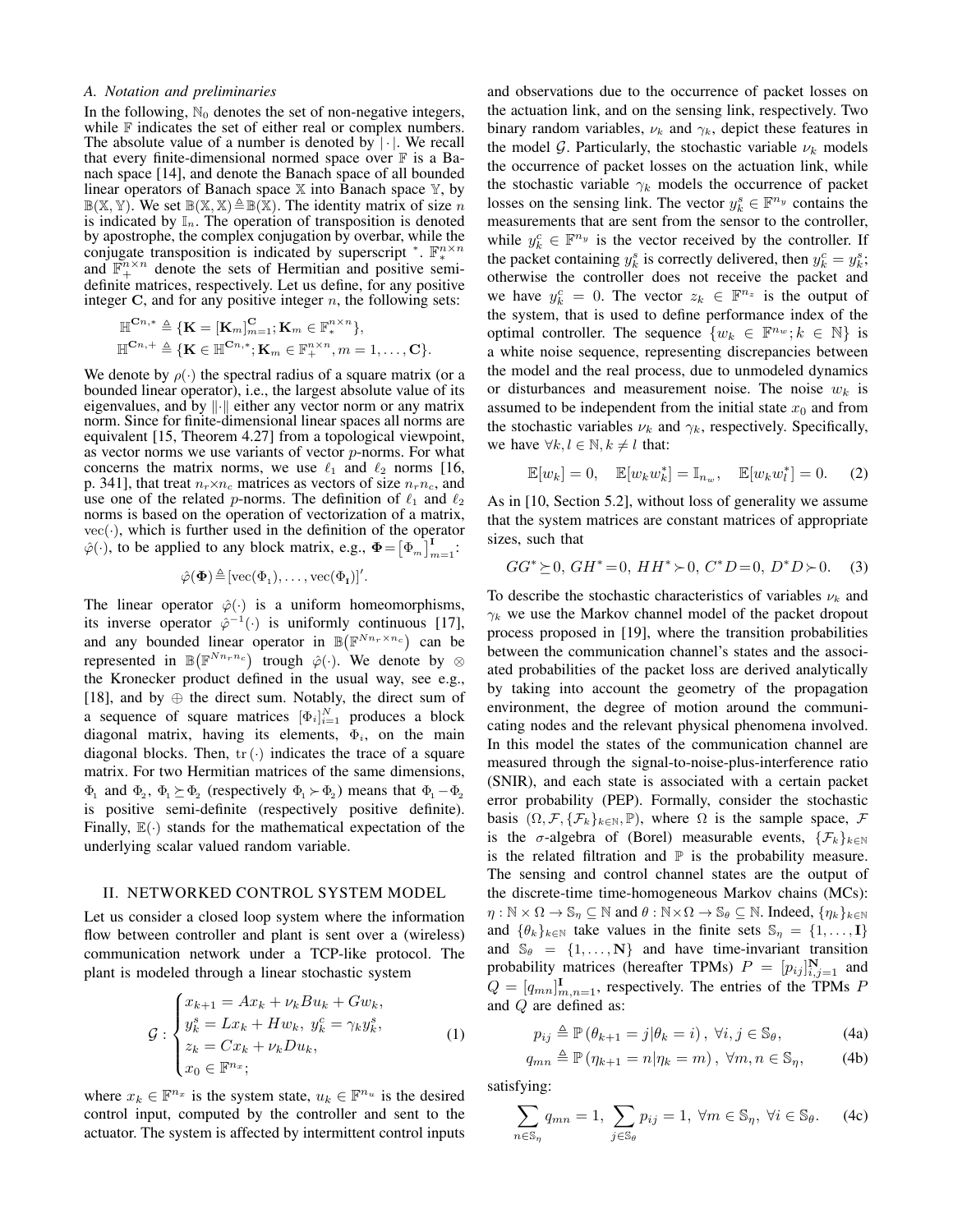The variable  $\tilde{\pi}_i(k)$  denotes the probability that the MC  $\theta$  is in the mode  $i \in \mathbb{S}_{\theta}$  at time  $k \in \mathbb{N}$ , i.e.  $\tilde{\pi}_i(k) = \mathbb{P}(\theta_k = i)$ , while  $\pi_m(k)$  denotes the probability  $\mathbb{P}(\eta_k = m)$ . In order to provide the stability analysis and control synthesis as follows in this paper, we need to consider the aggregated state  $(\nu_k, \theta_k)$ , i.e. a 2N-ary random quantity, where  $\nu_k$  accounts for the occurrence of packet losses on the actuation channel. Thus,  $\nu_k = 0$  if the control packet is lost and  $\nu_k = 1$  if the control packet is correctly delivered. For this reason, we can write that  $\nu_k \in \mathbb{S}_{\nu} \triangleq \{0, 1\}, \ \forall k \in \mathbb{N}$ . The Markov chain  $\theta$  describes the evolution of the actuation channel. Let us define  $\nu_{\theta_k} \triangleq (\nu_k, \theta_k)$ . The probability of having a successful packet delivery on the control channel depends on the current mode of the channel, that is given by  $\theta_k = i$ , i.e.,

$$
\mathbb{P}(\nu_k = 1 | \theta_k = i) = \hat{\nu}_i, \quad \mathbb{P}(\nu_k = 0 | \theta_k = i) = 1 - \hat{\nu}_i, (5)
$$

are the probability that the packet is correctly delivered at time  $k \in \mathbb{N}$ , and the probability of having a packet loss conditioned to  $\theta_k = i$ , respectively. As far as the sensing channel is concerned, its evolution is described by the MC  $\eta_k$ . The variable  $\gamma_k$  accounts for the occurrence of packet losses on the sensing channel. Thus,  $\gamma_k = 0$  if the sensing packet is lost and  $\gamma_k = 1$  if the packet is correctly delivered, i.e  $\gamma_k \in \mathbb{S}_{\gamma} \triangleq \{0, 1\}, \forall k \in \mathbb{N}$ . Thus, we need again an aggregated state  $\gamma_{\eta_k} \triangleq (\gamma_k, \eta_k)$ ,  $k \in \mathbb{N}$ , which is a 2Iary random quantity. Similarly, the probability of having a successful packet delivery on the sensing channel also depends on the current mode of the channel,  $\eta_k = n$ , i.e.,

$$
\mathbb{P}(\gamma_k = 1 | \eta_k = n) = \hat{\gamma}_n, \quad \mathbb{P}(\gamma_k = 0 | \eta_k = n) = 1 - \hat{\gamma}_n,
$$
\n(6)

are the probability that the packet is correctly delivered at time  $k \in \mathbb{N}$ , and the probability of having a packet loss conditioned to  $\eta_k = n$ , respectively. We can write the system presented in [\(1\)](#page-1-1) as:

<span id="page-2-0"></span>
$$
\begin{cases}\nx_{k+1} = Ax_k + \nu_{\theta_k} Bu_k + Gw_k, \\
y_k = \gamma_{\eta_k} Lx_k + \gamma_{\eta_k} Hw_k, \\
z_k = Cx_k + \nu_{\theta_k} Du_k.\n\end{cases} \tag{7}
$$

Similarly to [10, Section 5.3], we make the following technical assumptions:

- (i) the initial conditions  $x_0, \theta_0, \eta_0$  are independent random variables,
- (ii) the white noise  $w_k$  is independent from the initial conditions  $(x_0, \nu_{\theta_0}, \gamma_{\eta_0})$  and from the Markov processes  $\nu_{\theta_k}$ ,  $\gamma_{\eta_k}$ , for all values of the discrete time k,
- (iii) the sequence  $\{w_k; k \in \mathbb{N}\}\$  and the Markov chains  $\{\theta_k; k \in \mathbb{N}\}, \{\eta_k; k \in \mathbb{N}\}\$ are independent sequences,
- (iv) the MCs  $\{\theta_k\}_{k\in\mathbb{N}}$  and  $\{\eta_k\}_{k\in\mathbb{N}}$  are *ergodic*, with *steady state probability distributions*

$$
\tilde{\pi}_i^{\infty} = \lim_{k \to \infty} \tilde{\pi}_i(k), \quad \pi_m^{\infty} = \lim_{k \to \infty} \pi_m(k), \tag{8}
$$

respectively. Consequently, the Markov processes  $\nu_{\theta_k}$ and  $\gamma_{\eta_k}$  are also *ergodic*.

In [11], the control input  $u_k$  is designed exploiting the available information regarding the actuation channel state, that is  $\theta_{k-1}$ , affected by one time-step delay. For this reason, we will consider, as in [11], the aggregated Markov state  $(\theta_k, \theta_{k-1})$ . The introduced memory is, however, fictitious, since the aggregated MC obeys to the Markov property of the memoryless chain  $\theta$ . Moreover, we are able to compute the probabilities related to the joint process  $(\nu_k, \theta_k, \theta_{k-1}),$ as in [11]. As far as the joint process  $\gamma_{\eta_k} = (\gamma_k, \eta_k)$  is concerned, applying *Bayes Law, the Makov poperty, and the independence between*  $\gamma_k$  *and*  $\eta_k$ , we obtain:

$$
\mathbb{P}(\gamma_{k+1} = 1, \eta_{k+1} = n | \eta_k = m) = \hat{\gamma}_n q_{mn}, \qquad (9a)
$$

$$
\mathbb{P}(\gamma_{k+1} = 0, \eta_{k+1} = n | \eta_k = m) = (1 - \hat{\gamma}_n) q_{mn}, \quad \text{(9b)}
$$
  

$$
\forall m, n \in \mathbb{S}_\eta.
$$

In order to apply the usual definition of the mean square stability [10, pp. 36–37] to system [\(7\)](#page-2-0), we consider the operational modes of system [\(7\)](#page-2-0), given by  $(\nu_{\theta_k}, \theta_{k-1}, \gamma_{\eta_k}),$ which is a  $4N^2I$ -ary random quantity.

*Definition 1:* A MJLS [\(7\)](#page-2-0) is *mean square stable* if there exist equilibrium points  $\mu_e$  and  $Q_e$  (independent from initial conditions) such that, for any initial condition  $(x_0, \nu_{\theta_0}, \gamma_{\eta_0}),$ the following equalities hold:

<span id="page-2-3"></span>
$$
\lim_{k \to \infty} \|\mathbb{E}(x_k) - \mu_e\| = 0, \quad \lim_{k \to \infty} \|\mathbb{E}(x_k x_k^*) - Q_e\| = 0. \tag{10}
$$



Legend

 $\delta_1$ : Downlink TX time (from sensors to controller)  $\delta_2$ : Computation time  $\delta_3$ : Uplink TX time (from controller to actuators)

 $\delta_4$ : ACK TX time

<span id="page-2-1"></span> $\Delta$  : Delay (due to actuation, sensing, estimation strategy)

#### Fig. 1. Information flow timing between the plant and the controller.

Fig. [1](#page-2-1) illustrates the information flow of actuation and sensing data between the plant and the controller under TCP-like protocols, with a sampling period  $T$ . At time  $(k-1)T + \delta_3 + \Delta + \delta_1$ , the information set [\(11\)](#page-2-2) is available to the controller, for the computation of the control input  $u_k$ that will be applied at time indexed by  $k$ :

<span id="page-2-2"></span>
$$
\mathcal{F}^k = \{ (u_t)_{t=0}^{k-1}, (y_t)_{t=0}^{k-1}, (\nu_{\theta_t})_{t=0}^{k-1}, (\gamma_{\eta_t})_{t=0}^{k-1} \}.
$$
 (11)

We aim to design a *dynamical linear output feedback controller* having the following Markov jump structure:

<span id="page-2-4"></span>
$$
\mathcal{G}_K : \begin{cases} \hat{x}_{k+1} = \hat{A}(\nu_{\theta_k}, \theta_{k-1}, \gamma_{\eta_k})\hat{x}_k + \hat{B}_{\eta_k} y_k, \\ u_k = \hat{C}_{\theta_{k-1}} \hat{x}_k. \end{cases} \tag{12}
$$

The control problem consists in finding the optimal matrices  $\hat{A}(\nu_{\theta_k}, \theta_{k-1}, \gamma_{\eta_k}), \hat{B}_{\eta_k}, \hat{C}_{\theta_{k-1}},$  such that the closed-loop system is *mean square stable*, according to Definition [1.](#page-2-3) The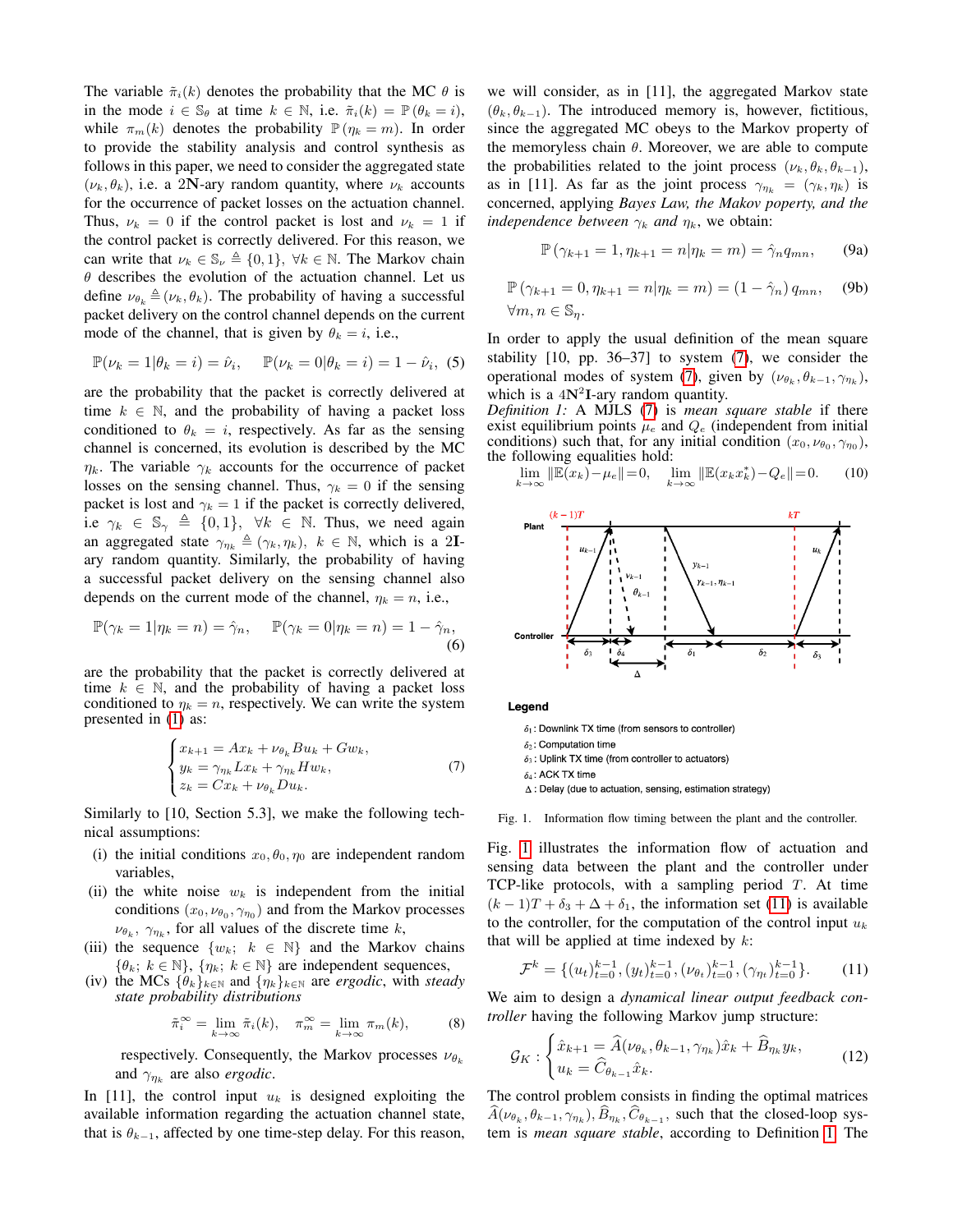matrices  $\widehat{C} = [\widehat{C}_l]_{l=1}^N$ , and  $\widehat{B} = [\widehat{B}_n]_{n=1}^{\mathbf{I}}$  are the solutions of the optimal control problem and of the optimal filtering problem, respectively.

## <span id="page-3-2"></span><span id="page-3-0"></span>III. THE OPTIMAL LINEAR QUADRATIC REGULATOR

In this section, we need to exploit the definition given in [11, *Definition 1*], dealing with *mean square stabilizability* of Markov jump linear systems with one time-step delayed operational mode observations.

*Definition 2 (Mean square stabilizability with delay):* The system described by [\(7\)](#page-2-0) is *mean square stabilizable with one time step delay operational mode observation* if for any initial condition  $(x_0, \theta_0)$ , there exists a *mode-dependent gain*  $F = [F_l]_{l=1}^N$ , such that  $u_k = F_{\theta_{k-1}} x_k$  is the mean *square stabilizing state feedback* for [\(7\)](#page-2-0).

## *A. The Control CARE*

In this subsection, we compute the *optimal mode-dependent control gain with one time-step delayed operational mode observation in the actuation channel*, denoted by  $F = [F_l]_{l=1}^N$ . We recall the *infinite horizon optimal control problem*, whose solution is given in [11] starting from the more general result presented in [9]. We set for any  $X \in \mathbb{H}^{N_{n_x,+}}$ :

$$
\mathcal{A}_{l} \triangleq A^{*} \left( \sum_{i=1}^{N} p_{li} X_{i} \right) A + C^{*} C, \qquad \mathcal{C}_{l} \triangleq A^{*} \left( \sum_{i=1}^{N} p_{li} \hat{\nu}_{i} X_{i} \right) B,
$$

$$
\tilde{\mathcal{B}}_{l} \triangleq \sum_{i=1}^{N} p_{li} \hat{\nu}_{i} (B^{*} X_{i} B + D^{*} D), \quad \mathcal{X}_{l} \triangleq \mathcal{A}_{l} - \mathcal{C}_{l} \tilde{\mathcal{B}}_{l}^{-1} \mathcal{C}_{l}^{*}, \ l \in \mathbb{S}_{\theta}.
$$

We call the set of equations  $X_l = \mathcal{X}_l(X)$  *Control Coupled Algebraic Riccati Equation (hereafter Control CARE)*. Clearly, the necessary condition for the existence of the *mean square stabilizing* solution  $\tilde{X} \in \mathbb{H}^{N_{n_x},+}$ , of the Control CARE, is the *mean square stabilizability with one time-step delay* of system [\(7\)](#page-2-0), according to *Definition* [2.](#page-3-2) If  $\tilde{X} \in \mathbb{H}^{N_{n_x,+}^+}$  is the *mean square stabilizing* solution of the *Control* CARE, then the state feedback control input  $F_{\theta_{k-1}} x_k$  stabilizes the system in the mean square sense, with one time-step delay in the observation of the actuation channel mode. The solution of the optimal control problem can be computed using the LMI approach presented in [9]. The optimized performance index is given by

$$
J_c = \limsup_{t \to \infty} \frac{1}{t} \mathbb{E}\left[\sum_{k=0}^t (z_k z_k^*) |\mathcal{F}^k\right],\tag{13}
$$

while the performance index achieved by the *optimal control law* is

$$
J_c^* = \sum_{i=1}^{\mathbf{N}} \tilde{\pi}_i^{\infty} \text{tr}\left(G^* X_i G\right).
$$

#### IV. THE LUENBERGER LIKE OBSERVER

<span id="page-3-1"></span>In this section, we present the filtering problem. To find the output-feedback controller using the information set described in Section [II,](#page-1-0) we design a *Luenberger like observer*, given by:

<span id="page-3-8"></span>
$$
\tilde{\mathcal{G}} : \begin{cases} \tilde{x}_{k+1} = A\tilde{x}_k + \nu_{\theta_k} Bu_k - M_{\eta_k} (y_k - \gamma_{\eta_k} L\tilde{x}_k), \\ u_k = F_{\theta_{k-1}} \tilde{x}_k, \\ \tilde{x}(0) = \tilde{x}_0; \end{cases}
$$
\n(14)

where  $[M_m]_{m=1}^{\mathbf{I}} \triangleq M$  is the *mode-dependent filtering gain* to be found as a solution of the filtering problem. It may be noted that when we compute  $\tilde{x}_{k+1}$  we know whether the control packet and the measurement packet arrived or not at the previous step. Indeed, this information will be contained by  $\mathcal{F}^{k+1}$  that will be used to compute the control input to apply at time  $k+1$ , that is  $u_{k+1} = F_{\theta_k} \tilde{x}_{k+1}$ . Let us define the *estimate error* as  $\tilde{e}_k \triangleq x_k - \tilde{x}_k$ . Consequently, the *error dynamics is obtained as follows*:

<span id="page-3-6"></span>
$$
\tilde{e}_{k+1} = (A + \gamma_{\eta_k} M_{\eta_k} L) \tilde{e}_k + (G + \gamma_{\eta_k} M_{\eta_k} H) w_k. \tag{15}
$$

*Remark 1:* The error dynamics does not depend on the control input. Thus, the gain matrices  $F_{\theta_{k-1}}$  and  $M_{\eta_k}$  can be computed independently.

## *A. Observer stability analysis*

In this subsection, we provide a stability analysis for the error system. We want to find *recursive difference equations* for the first moment and the second moment error,  $\tilde{e}_k$ . Specifically, we define:

$$
\tilde{m}_n(k) \triangleq \mathbb{E}\left[\tilde{e}_k \mathbf{1}_{\{\eta_{k-1}=n\}}\right], \ \tilde{m}(k) \triangleq \left[\tilde{m}_n(k)\right]_{n=1}^{\mathbf{I}} \in \mathbb{F}^{\mathbf{I}n_x},\tag{16a}
$$
\n
$$
\tilde{Y}_n(k) \triangleq \mathbb{E}\left[\tilde{e}_k \tilde{e}_k^* \mathbf{1}_{\{\eta_{k-1}=n\}}\right], \ \tilde{Y}(k) \triangleq \left[\tilde{Y}_n(k)\right]_{n=1}^{\mathbf{I}} \in \mathbb{F}^{\mathbf{I}n_x \times n_x}.\tag{16b}
$$

So that the *first and second moment* of  $\tilde{e}_k$  are given by:

$$
\mathbb{E}\left[\tilde{e}_k\right] = \sum_{n=1}^{\mathbf{I}} \tilde{m}_n(k), \quad \mathbb{E}\left[\tilde{e}_k \tilde{e}_k^*\right] = \sum_{n=1}^{\mathbf{I}} \tilde{Y}_n(k). \tag{17}
$$

In order to carry on the mean square stability analysis, in the spirit of [10], we need to define the operators  $\mathcal{V}(\cdot) \triangleq [\mathcal{V}_m(\cdot)]_{m=1}^{\mathbf{I}}, \ \tilde{\mathcal{V}}(\cdot) \triangleq [\tilde{\mathcal{V}}_m(\cdot)]_{m=1}^{\mathbf{I}}, \text{ and } \mathcal{J}(\cdot) \triangleq [\mathcal{J}_m(\cdot)]_{m=1}^{\mathbf{I}},$ all in  $\mathbb{B}(\mathbb{F}^{\mathbf{I} n_x \times n_x})$ , as follows. For all  $\mathbf{S} = [S_m]_{m=1}^{\mathbf{I}}$ ,  $T=[T_m]_{m=1}^{\mathbf{I}},$  both in  $\mathbb{F}^{\mathbf{I} n_x \times n_x}$ , we specify the inner product as: <sub>I</sub>

<span id="page-3-3"></span>
$$
\langle \mathbf{S}; \mathbf{T} \rangle \stackrel{\Delta}{=} \sum_{m=1}^{\mathbf{r}} \text{tr} \left( \mathbf{S}_{\mathbf{m}}^* \mathbf{T}_{\mathbf{m}} \right), \tag{18}
$$

while the components of operators  $V, \mathcal{J}$ , and  $\tilde{V}$  are defined for  $n \in \mathbb{S}_n$  by:

$$
\mathcal{D}_n(\mathbf{S}) \triangleq \sum_{m=1}^{\mathbf{I}} q_{mn} S_m, \tag{19a}
$$

<span id="page-3-4"></span> $\mathcal{V}_n(\mathbf{S}) \triangleq \hat{\gamma}_n \Gamma_{n1} \mathcal{D}_n(\mathbf{S}) \Gamma_{n1}^* + (1 - \hat{\gamma}_n) \Gamma_{n0} \mathcal{D}_n(\mathbf{S}) \Gamma_{n0}^*,$  (19b)

<span id="page-3-5"></span>
$$
\mathcal{J}_m(\mathbf{S}) \triangleq \sum_{n=1}^{\mathbf{I}} q_{mn} \hat{\gamma}_n \Gamma_{n1}^* S_n \Gamma_{n1} + \sum_{n=1}^{\mathbf{I}} q_{mn} (1 - \hat{\gamma}_n) \Gamma_{n0}^* S_n \Gamma_{n0},
$$
\n(19c)

<span id="page-3-7"></span>
$$
\tilde{\mathcal{V}}_n(\mathbf{S}) = \hat{\gamma}_n \Lambda_{n1} \mathcal{D}_n(\mathbf{S}) \Lambda_{n1}^* + (1 - \hat{\gamma}_n) \Lambda_{n0} \mathcal{D}_n(\mathbf{S}) \Lambda_{n0}^*, \tag{19d}
$$

where the matrices  $\Gamma_{n1}$ ,  $\Gamma_{n0}$ ,  $\Lambda_{n1}$ ,  $\Lambda_{n0} \in \mathbb{F}^{n_x \times n_x}$  will be defined later in the paper.

*Remark 2:* Clearly, we have that  $(V(S))^* = V(S^*)$ , and it is immediate to verify (starting from [\(18\)](#page-3-3), applying [\(19b\)](#page-3-4), [\(19c\)](#page-3-5), linearity of the trace operator and its invariance under cyclic permutations) that  $J$  is the *adjoint operator* of  $V$ ,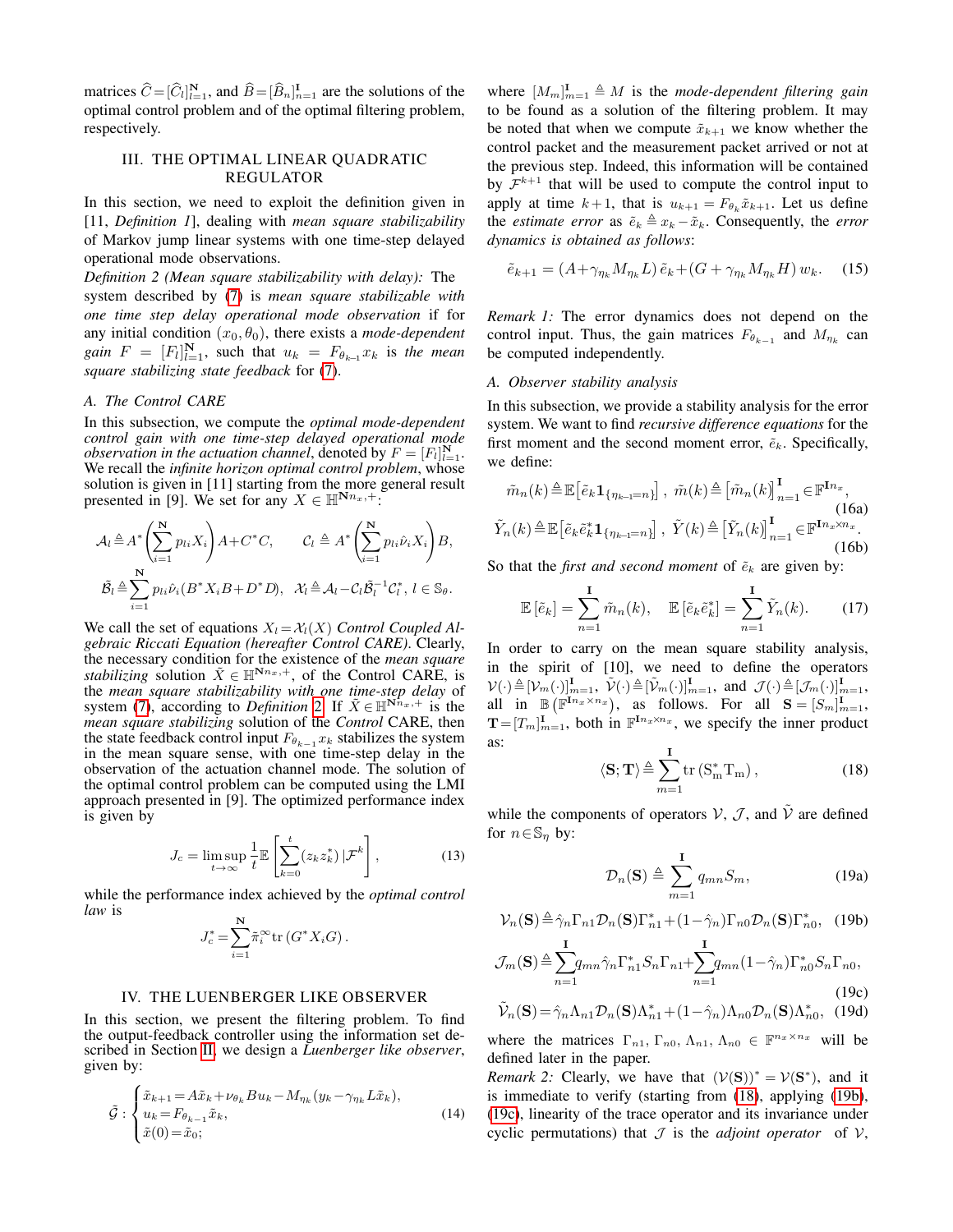i.e.  $V^* = J$ . This is a specialization of [10, Prop. 3.2, p. 33]. Furthermore, it is evident from their definitions [\(19b\)](#page-3-4), and [\(19c\)](#page-3-5), that  $V$  and  $J$  are Hermitian and positive operators. *Proposition 1:* Consider error system [\(15\)](#page-3-6). Then, the following equalities hold:

$$
\tilde{m}(k+1) = \mathcal{B}\tilde{m}(k), \ \tilde{Y}(k+1) = \mathcal{V}(\tilde{Y}(k)) + \mathcal{O}(M, k), \ (20)
$$

$$
\mathcal{B} \triangleq \left( \left( \oplus_{n=1}^{I} \left( \hat{\gamma}_n \Gamma_{n1} \right) \right) + \left( \oplus_{n=1}^{I} \left( (1 - \hat{\gamma}_n) \Gamma_{n0} \right) \right) \right) \left( Q' \otimes \mathbb{I}_{n_x} \right). \tag{21a}
$$

$$
\mathcal{O}_n(M,k) \triangleq \pi_n(k) \left( GG^* + \hat{\gamma}_n M_n HH^* M_n^* \right), \qquad (21b)
$$

$$
\mathcal{O}(M,k) \triangleq \left[\mathcal{O}_n(M,k)\right]_{n=1}^{\mathbf{I}}.
$$
 (21c)

*Proof:* See the extended version [20] of this paper. ■ Define  $C \triangleq Q' \otimes \mathbb{I}_{n_x^2}$ . Then, the matrix forms of [\(19b\)](#page-3-4) and [\(19c\)](#page-3-5) can be written respectively as

$$
\hat{\varphi}(\mathcal{V}(\mathbf{S})) = \tilde{\mathbf{\Lambda}} \hat{\varphi}((\mathbf{S})), \quad \hat{\varphi}(\mathcal{J}(\mathbf{S})) = \tilde{\mathbf{\Lambda}}^* \hat{\varphi}(\mathbf{S}), \qquad (22)
$$

where

$$
\tilde{\mathbf{\Lambda}} \triangleq \Big[\oplus_{m=1}^{\mathbf{I}} \Big(\hat{\gamma}_m \left(\bar{\Gamma}_{m1} \otimes \Gamma_{m1}\right)\Big) + \\ \oplus_{m=1}^{\mathbf{I}} \Big((1-\hat{\gamma}_m) \left(\bar{\Gamma}_{m0} \otimes \Gamma_{m0}\right)\Big)\Big] \mathcal{C}.
$$

For all  $S = [S_m]_{m=1}^{I} \in \mathbb{F}^{\mathbb{I} n_x \times n_x}$ , from [\(19b\)](#page-3-4) and [\(19c\)](#page-3-5), together with *Remark* [2,](#page-3-7) it follows that  $\hat{\varphi}(\mathcal{V}(\mathbf{S})) = \tilde{\mathbf{\Lambda}} \hat{\varphi}(\mathbf{S}),$  $\hat{\varphi}(\mathcal{J}(\mathbf{S})) = \tilde{\mathbf{\Lambda}}^* \hat{\varphi}(\mathbf{S})$ . Thus, we have that  $\rho(\mathcal{V}) = \rho(\mathcal{J}) = \rho(\tilde{\mathbf{\Lambda}})$ . In the following, we introduce the definition of mean square detectability with respect to the sensing channel.

*Definition 3:* The system described by [\(7\)](#page-2-0) is *mean square detectable with respect to the sensing channel* if there exists a mode-dependent filtering gain  $M = [M_n]_{n=1}^{\mathbf{I}},$  such that  $\rho(\mathcal{V})$  < 1, with V defined as in [\(19b\)](#page-3-4), and with  $\Gamma_{n1} = A + M_n L$ ,  $\Gamma_{n0} = A.$ 

*Remark 3:* Applying the results presented in [10, *Section 3.4.2*], to the operator  $V$  (with  $V$  defined by [\(19b\)](#page-3-4), and with  $\Gamma_{n1} = A + M_n L$ ,  $\Gamma_{n0} = A$ ), it follows that  $\rho(\mathcal{V}) < 1$  implies mean square stability of the error system [\(15\)](#page-3-6).

#### *B. The Filtering CARE*

In this subsection, we compute *the optimal mode-dependent filtering gain*. The performance index optimized by this filter is :

$$
J_f = \limsup_{t \to \infty} \frac{1}{t} \mathbb{E} \left[ \sum_{k=0}^{t} \left( \tilde{e}_k \tilde{e}_k^* \right) | \mathcal{F}^k \right]. \tag{23}
$$

By using a technical approach based on dynamic programming, it is immediate to see that the solution of the optimal infinite horizon filtering problem can be obtained from the following CARE. We set for any  $Y \in \mathbb{H}^{\mathbf{I} n_x,*}$ 

$$
\tilde{\mathcal{A}}_n(Y) \triangleq A \mathcal{D}_n(Y) A^* + \pi_n^{\infty} G G^*, \ \tilde{\mathcal{C}}_n(Y) \triangleq \hat{\gamma}_n^{\frac{1}{2}} A \mathcal{D}_n(Y) L^*, \n\tilde{\mathcal{R}}_n(Y) \triangleq \pi_n^{\infty} H H^* + L \mathcal{D}_n(Y) L^*.
$$

Given the set

$$
\mathbb{L} \triangleq {Y \in \mathbb{H}^{\mathbf{I} n_x,*}; \ \tilde{\mathcal{R}}_n(Y) \ \text{non-singular} \ \forall n \in \mathbb{S}_\eta },
$$

we define for any  $Y \in \mathbb{L}$ 

$$
\mathcal{Y}_n(Y) \triangleq \tilde{\mathcal{A}}_n(Y) - \tilde{\mathcal{C}}_n(Y)\tilde{\mathcal{R}}_n(Y)^{-1}\tilde{\mathcal{C}}_n^*(Y), \ n \in \mathbb{S}_\eta; \tag{24}
$$
  

$$
\mathcal{Y}(\cdot) \triangleq [\mathcal{Y}_n(\cdot)]_{n=1}^{\mathbf{I}}.
$$

We call *Filtering CARE* the set of equations

<span id="page-4-0"></span>
$$
Y_n = \mathcal{Y}_n(Y), \, n \in \mathbb{S}_\eta. \tag{25}
$$

In the following, we show that the optimal solution of the Filtering CARE [\(25\)](#page-4-0) can be obtained through a linear matrix inequality (LMI) approach.

*Problem 1:* Consider the following optimization problem

<span id="page-4-1"></span>
$$
\max \operatorname{tr}\left(\sum_{n=1}^{\mathbf{I}} Y_n\right) \tag{26a}
$$

subject to

$$
\begin{bmatrix} -Y_n + \tilde{\mathcal{A}}_n(Y) & \tilde{\mathcal{C}}_n(Y) \\ \tilde{\mathcal{C}}_n^*(Y) & \tilde{\mathcal{R}}_n(Y) \end{bmatrix} \succeq 0, \tag{26b}
$$

 $\tilde{\mathcal{R}}_n(Y)$  > 0,  $Y \in \mathbb{H}^{\mathbf{I} n_x, *}, n \in \mathbb{S}_\eta$ . (26c) Given the set

$$
\mathbb{M} \triangleq \{ Y \in \mathbb{L}; \ \tilde{\mathcal{R}}(Y) \succ 0 \ \text{and} \ -Y + \mathcal{Y}(Y) \succeq 0 \}
$$

we present the following theorem.

*Theorem 1 (Solution of Problem [1\)](#page-4-1):* Assume that [\(7\)](#page-2-0) is mean square detectable according to *Definition* [3.](#page-4-2)

Then, there exists  $Y^+ \in \mathbb{M}$ , satisfying [\(25\)](#page-4-0), such that  $Y^+ \succeq Y$ , for all  $Y \in \mathbb{M}$ , if and only if there exists a solution  $\hat{Y}$  for the above convex programming problem. Moreover,  $\hat{Y} = Y^+$ .

<span id="page-4-2"></span>*Proof:* See the extended version [20] of this paper. ■ The optimal mode-dependent filtering gain is:

$$
M_n = \mathcal{M}_n(Y) \triangleq -A \mathcal{D}_n(Y) L^* \left( \pi_n^{\infty} H H^* + L \mathcal{D}_n(Y) L^* \right)^{-1},
$$
  

$$
n \in \mathbb{S}_\eta,
$$

where  $Y \in \mathbb{M}$  is the maximal solution of [\(25\)](#page-4-0), i.e. it is the solution of Problem [1,](#page-4-1) and the *optimal performance index* achieved by the filter is:

$$
J_f^* = \sum_{m=1}^{I} \pi_m^{\infty} \text{tr}(Y_m).
$$
 (27)

*Definition 4 (Mean square stabilizing solution of* [\(25\)](#page-4-0)*):*

We say that  $Y \in \mathbb{L}$  is the mean square stabilizing solution for the Filtering CARE if it satisfies [\(25\)](#page-4-0) and  $\rho(\mathcal{V})$  <1, with  $\Gamma_{n1} = A + \mathcal{M}_n(Y)L$ ,  $\Gamma_{n0} = A$ ,  $n \in \mathbb{S}_n$ ; i.e.  $\mathcal{M}_n(Y)$  stabilizes the error system [\(15\)](#page-3-6) in the mean square sense.

We present the connection between the maximal solution and the mean square stabilizing solution for the Filtering CARE [\(25\)](#page-4-0) in the next theorem.

*Theorem 2 (Mean square stabilizing solution of* [\(25\)](#page-4-0)*):*

There exists at most one *mean square stabilizing solution* for the Filtering CARE, which will coincide with the maximal solution in M, that is the solution of the above convex programming problem.

*Proof:* See the extended version [20] of this paper. ■ Clearly the necessary condition for the existence of the mean square stabilizing solution of the Filtering CARE is the mean square detectability of system [\(7\)](#page-2-0).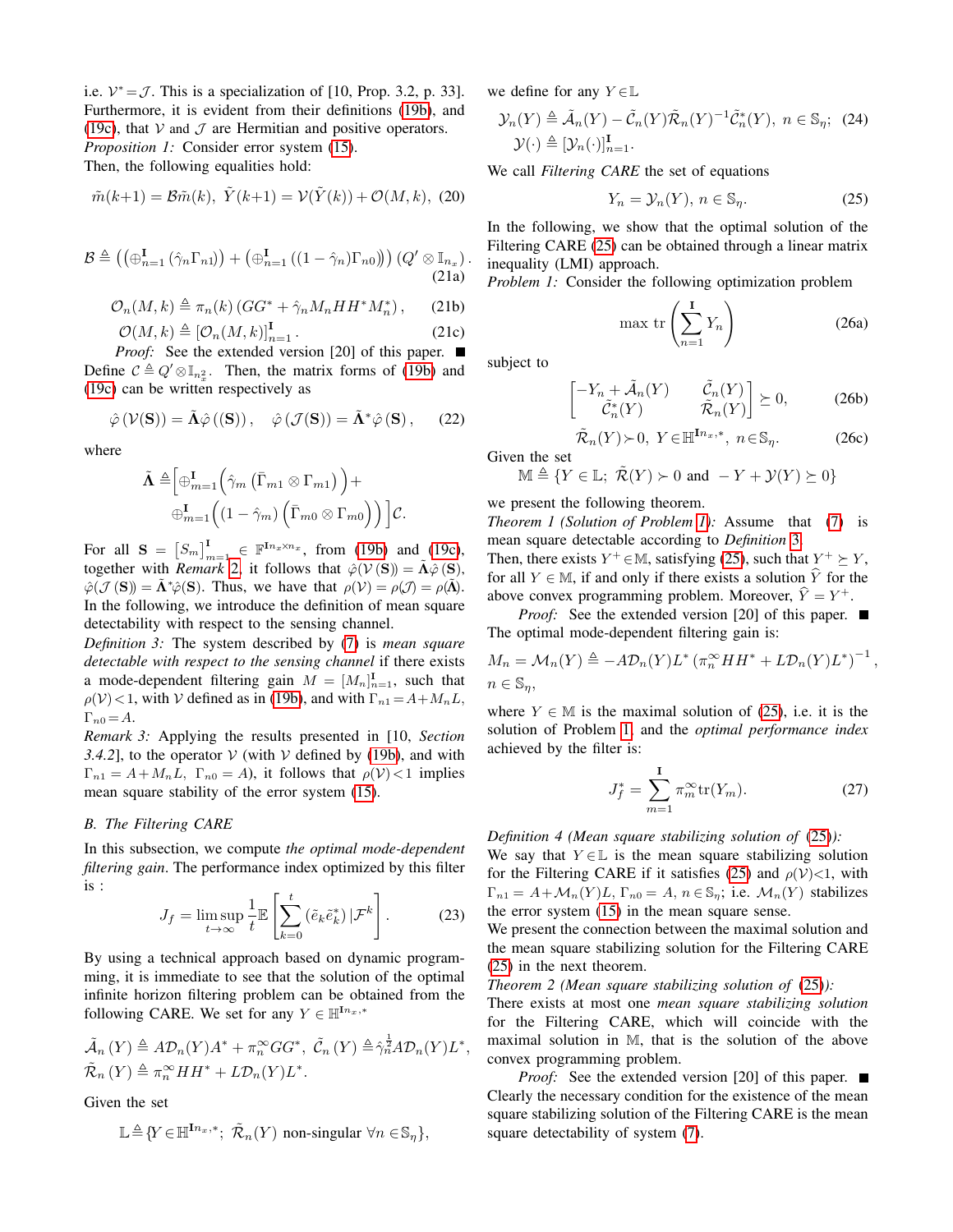## V. THE SEPARATION PRINCIPLE

<span id="page-5-0"></span>Consider the optimal output feedback controller [\(12\)](#page-2-4), with optimal matrices

$$
A(\nu_{\theta_k}, \theta_{k-1}, \gamma_{\eta_k}) = A + \nu_{\theta_k} B F_{\theta_{k-1}} + \gamma_{\eta_k} M_{\eta_k} L,
$$
  

$$
\widehat{B}_{\eta_k} = -M_{\eta_k}, \ \widehat{C}_{\theta_{k-1}} = F_{\theta_{k-1}}.
$$

Then [\(12\)](#page-2-4) coincides with [\(14\)](#page-3-8), and the dynamics of  $x_{k+1}$ becomes:

$$
x_{k+1} = \left(A + \nu_{\theta_k} BF_{\theta_{k-1}}\right) x_k - \nu_{\theta_k} BF_{\theta_{k-1}} \tilde{e}_k + Gw_k.
$$

Recalling the error dynamics in [\(15\)](#page-3-6), the closed-loop system dynamics is given by:

<span id="page-5-2"></span>
$$
\tilde{\mathcal{G}}_{cl} : \mathcal{E}_{k+1} = \Gamma\left(\nu_{\theta_k}, \theta_{k-1}, \gamma_{\eta_k}\right) \mathcal{E}_k + \Sigma(\gamma_{\eta_k}) w_k, \quad (28)
$$

with

$$
\mathcal{E}_k \triangleq \begin{bmatrix} x_k \\ \tilde{e}_k \end{bmatrix}, \quad \Sigma (\gamma_{\eta_k}) \triangleq \begin{bmatrix} G \\ G + \gamma_{\eta_k} M_{\eta_k} H \end{bmatrix},
$$
\n(29)

$$
\Gamma(\nu_{\theta_k}, \theta_{k-1}, \gamma_{\eta_k}) \triangleq \begin{bmatrix} (A + \nu_{\theta_k} BF_{\theta_{k-1}}) & -\nu_{\theta_k} BF_{\theta_{k-1}} \\ O_{n_x} & (A + \gamma_{\eta_k} M_{\eta_k} L) \end{bmatrix}
$$
(30)

In this section, we present the separation principle, as the main result of this paper.

*Theorem 3:* Given Markov Jump linear system [\(7\)](#page-2-0), and the Luenberger like observer [\(14\)](#page-3-8), the dynamics [\(28\)](#page-5-2) can be made mean square stable if and only if system [\(7\)](#page-2-0) is mean square detectable according to Definition [3,](#page-4-2) and mean square stabilizable with one time step delay in the observation of actuation channel mode according to Definition [2.](#page-3-2)

*Proof:* See the extended version [20] of this paper. ■ *Remark 4:* Differently from [10], the matrix  $\Gamma(\nu_{\theta_k}, \theta_{k-1}, \gamma_{\eta_k})$  contains the Markov jumps not only of the MC  $\eta$  (sensing channel), but of the MC  $\theta$  (actuation channel) too. Moreover, we consider the actuation delay that affects the MC  $\{\theta_k\}_{k \in \mathbb{N}}$ . Finally, the matrix  $\Gamma(\nu_{\theta_k}, \theta_{k-1}, \gamma_{\eta_k})$ in [\(30\)](#page-5-3) is an upper triangular block matrix, i.e. the error dynamics (driven by the MC  $\eta$ ) does not depend on the state dynamics (driven by the MC  $\theta$ ).

#### VI. NUMERICAL EXAMPLE

<span id="page-5-1"></span>Consider the inverted pendulum on a cart as in [21]. The state variables of the plant are the cart position coordinate x and the pendulum angle from vertical  $\phi$ , together with respective first derivatives. We aim to design a controller that stabilizes the pendulum in up-right position, corresponding to unstable equilibrium point  $\vec{x}^* = 0$  m,  $\phi^* = 0$  rad. The system state is defined by  $x = [\delta x, \delta \dot{x}, \delta \phi, \delta \dot{\phi}]'$ , where  $\delta x(t) =$  $x(t) - x^*$ , and  $\delta\phi(t) = \phi(t) - \phi^*$ . The initial state of the plant is  $x_0 = [0, 0, \frac{\pi}{10}, 0]'$ , while the initial state of the observer is  $\tilde{x}_0 = [1, 0, (11\pi/100), 0]$ . The optimal Markov jump output-feedback controller [\(12\)](#page-2-4) has been applied to the discrete time linear model derived from the continuous time nonlinear model, by linearization. The state space model of the system is linearized around the unstable equilibrium point and discretized with sampling period  $T_s = 0.01$  s:

$$
A = \begin{bmatrix} 1.000 & 0.010, & 0.000 & 0.000 \\ 0.000 & 0.998 & 0.027 & 0.000 \\ 0.000 & 0.000 & 1.002 & 0.010 \\ 0.000 & -0.005 & 0.312 & 1.002 \end{bmatrix}, B = 10^{-1} * \begin{bmatrix} 0.00091 \\ 0.182 \\ 0.0023 \\ 0.474 \end{bmatrix}.
$$



<span id="page-5-6"></span>Fig. 2. Traces of the system states, generated in the case with noise.

The weighting matrices in  $z_k$  are  ${}^*C =$  $\bigoplus (1000, 0.1, 10000, 0.1), D = 1$ , while matrices H and G are such that  $HH^* = \mathbb{I}_{n_x} \succ 0$ ,  $GG^* =$  $\begin{bmatrix} \mathbb{I}_2 & \mathbb{I}_2 \end{bmatrix}$  $\overline{\mathbb{I}}_2$   $\overline{\mathbb{I}}_2$ 1  $\succeq$  0. The process noise is characterized by the covariance matrix  $\mathbb{E}[w_k w_k^*]=\tilde{\alpha}_w \mathbb{I}_{n_w}^{\quad 1}$  $\mathbb{E}[w_k w_k^*]=\tilde{\alpha}_w \mathbb{I}_{n_w}^{\quad 1}$  $\mathbb{E}[w_k w_k^*]=\tilde{\alpha}_w \mathbb{I}_{n_w}^{\quad 1}$ , with  $\tilde{\alpha}_w = 0.0002$ . The state matrix A is unstable, since it has an eigenvalue 1.058, but it is easy to verify that  $D^*D\succ 0$ ,  $C^*C\succeq 0$ , the pair  $(A, B)$  is controllable, while the pair  $(A, L)$ , is observable, so the closed-loop system is asymptotically stable, if  $\nu_k = 1$  and  $\gamma_k = 1 \ \forall k$ . Moreover, the necessary conditions for the *existence of the mean square stabilizing solution for the Control and Filtering CARE, are satisfied.* The double sided packet loss is described by Markov channels with TPMs in  $\mathbb{R}^{12\times12}$  $\mathbb{R}^{12\times12}$  $\mathbb{R}^{12\times12}$ , <sup>2</sup>:

| $P = Q =$ | L0<br>$\overline{0}$<br>$\theta$<br>$\theta$<br>$\overline{0}$<br>$\overline{0}$<br>$\theta$<br>$\Omega$<br>$\Omega$<br>$\theta$<br>$\Omega$ | $2 \cdot 10^{-4}$<br>$2 \cdot 10^{-4}$<br>$2 \cdot 10^{-4}$<br>$2 \cdot 10^{-4}$<br>$2 \cdot 10^{-4}$<br>$2 \cdot 10^{-4}$<br>$2 \cdot 10^{-4}$<br>$2 \cdot 10^{-4}$<br>$2 \cdot 10^{-4}$ | $\cdots$<br>$\cdots$<br>$\cdots$<br>$\sim 100$ km s $^{-1}$<br>$\cdots$ | $\cdots$ 1 $\cdot$ 10 <sup>-4</sup> 1 $\cdot$ 10 <sup>-4</sup> 1 $\cdot$ 10 <sup>-4</sup><br>$2 \cdot 10^{-4}$ $1 \cdot 10^{-4}$ $1 \cdot 10^{-4}$ $1 \cdot 10^{-4}$<br>$\cdots$ 1 $\cdot$ 10 <sup>-4</sup> 1 $\cdot$ 10 <sup>-4</sup> 1 $\cdot$ 10 <sup>-4</sup><br>$2 \cdot 10^{-4}$ $1 \cdot 10^{-4}$ $1 \cdot 10^{-4}$ $1 \cdot 10^{-4}$<br>$\cdots$ 1 $\cdot$ 10 <sup>-4</sup> 1 $\cdot$ 10 <sup>-4</sup> 1 $\cdot$ 10 <sup>-4</sup><br>$\cdots$ 1 $\cdot$ 10 <sup>-4</sup> 1 $\cdot$ 10 <sup>-4</sup> 1 $\cdot$ 10 <sup>-4</sup> | $1 \cdot 10^{-4}$ $1 \cdot 10^{-4}$ $1 \cdot 10^{-4}$<br>$1 \cdot 10^{-4}$ $1 \cdot 10^{-4}$ $1 \cdot 10^{-4}$<br>$1 \cdot 10^{-4}$ $1 \cdot 10^{-4}$ $1 \cdot 10^{-4}$<br>$1 \cdot 10^{-4}$ $1 \cdot 10^{-4}$ $1 \cdot 10^{-4}$<br>$1 \cdot 10^{-4}$ $1 \cdot 10^{-4}$ $1 \cdot 10^{-4}$ | 0.0071<br>0.0070<br>0.0070<br>0.0069<br>0.0069<br>0.0069<br>0.0069<br>0.0069<br>0.0069<br>0.0069<br>0.0068 | 0.99227<br>0.9923<br>0.9924<br>0.9924<br>0.9924<br>0.9924<br>0.9924<br>0.9924<br>0.9924<br>0.9924<br>0.9925 |  |
|-----------|----------------------------------------------------------------------------------------------------------------------------------------------|-------------------------------------------------------------------------------------------------------------------------------------------------------------------------------------------|-------------------------------------------------------------------------|----------------------------------------------------------------------------------------------------------------------------------------------------------------------------------------------------------------------------------------------------------------------------------------------------------------------------------------------------------------------------------------------------------------------------------------------------------------------------------------------------------------------------------------|-------------------------------------------------------------------------------------------------------------------------------------------------------------------------------------------------------------------------------------------------------------------------------------------|------------------------------------------------------------------------------------------------------------|-------------------------------------------------------------------------------------------------------------|--|
|           | l O                                                                                                                                          | $2 \cdot 10^{-4}$                                                                                                                                                                         |                                                                         | $\cdots$ 1 $\cdot$ 10 <sup>-4</sup> 1 $\cdot$ 10 <sup>-4</sup> 1 $\cdot$ 10 <sup>-4</sup>                                                                                                                                                                                                                                                                                                                                                                                                                                              |                                                                                                                                                                                                                                                                                           | 0.0063                                                                                                     | 0.9931                                                                                                      |  |
|           |                                                                                                                                              |                                                                                                                                                                                           |                                                                         |                                                                                                                                                                                                                                                                                                                                                                                                                                                                                                                                        |                                                                                                                                                                                                                                                                                           |                                                                                                            |                                                                                                             |  |

and packet losses probability vectors

<span id="page-5-3"></span>.

$$
\hat{\nu}=\hat{\gamma}
$$
  
= [0, 0.02, 0.15, 0.25, 0.35, 0.45, 0.55, 0.65, 0.75, 0.86, 0.99, 1].

These channels are obtained by following the systematic procedure in [19] accounting for path loss, shadow fading, transmission power control and interference. The partitioning of the SNIR range is based on the values of PEP, so that to each SNIR threshold corresponds a specific value of PEP. In Fig. [2](#page-5-6)[-3,](#page-6-1) we show the traces of the system states, and of the error components, respectively, in presence of noise. Comparing figures [2-](#page-5-6)[3](#page-6-1) with [4](#page-6-2)[-5,](#page-6-3) it may be noted that all the aforementioned trajectories show a convergent behaviour. Indeed the closed-loop system is mean square stable. Moreover, in the noiseless case the traces of the state and of the error converge to zero as we expected. The simulation results with this practical example fully validate the provided theory.

<span id="page-5-4"></span><sup>&</sup>lt;sup>1</sup>We consider the noise covariance matrix as a positive scalar less than 1,  $\tilde{\alpha}_w$ , multiplying the identity matrix. Indeed, the results shown in the previous section can be applied without any loss of generality

<span id="page-5-5"></span><sup>&</sup>lt;sup>2</sup>The symbol  $\cdots$  in the TPMs stands for elements that are approximately equal to zero, i.e. elements with the first four decimal numbers equal to zero.